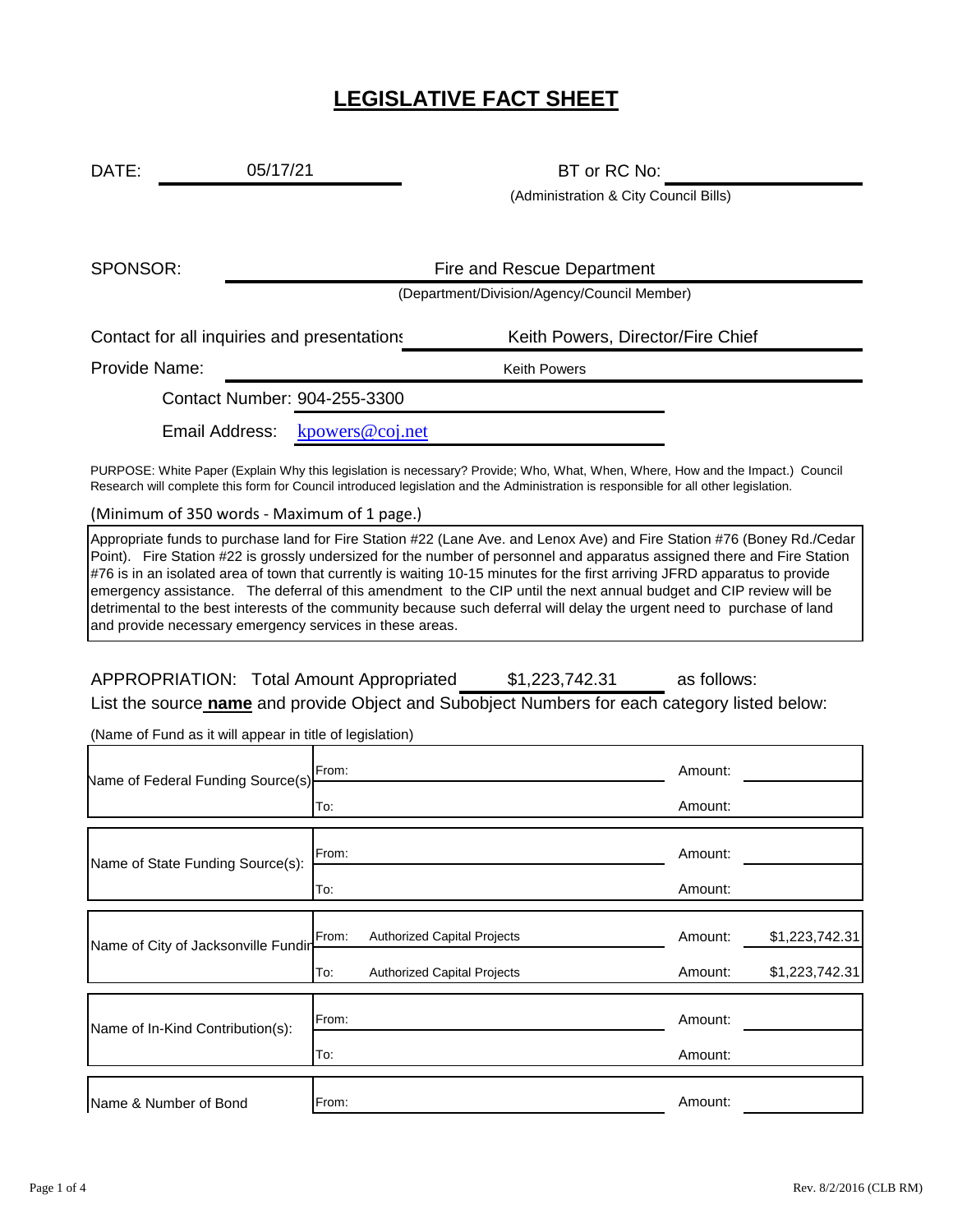| Account(s): |  |
|-------------|--|
|-------------|--|

Amount:

## PLAIN LANGUAGE OF APPROPRIATION / FINANCIAL IMPACT / OTHER:

To:

Explain: Where are the funds coming from, going to, how will the funds be used? Does the funding require a match? Is the funding for a specific time frame? Will there be an ongoing maintenance? … and staffing obligation? Per Chapters 122 & 106 regarding funding of anticipated post-construction operation costs.

(Minimum of 350 words - Maximum of 1 page.)

Appropriate funds from completed Fire Station CIP projects 36 and 61 to purchase land for the construction of new Fire Station #22 (Lane Ave. and Lenox Ave) and Fire Station #76 (Boney Rd./Cedar Point). No match is required and no staffing obligation with approval of this amendment. The deferral of this amendment to the CIP until the next annual budget and CIP review will be detrimental to the best interests of the community because such deferral will delay the urgent need to purchase land and provide necessary emergency services in these areas.

ACTION ITEMS: Purpose / Check List. If "Yes" please provide detail by attaching justification, and code provisions for each.

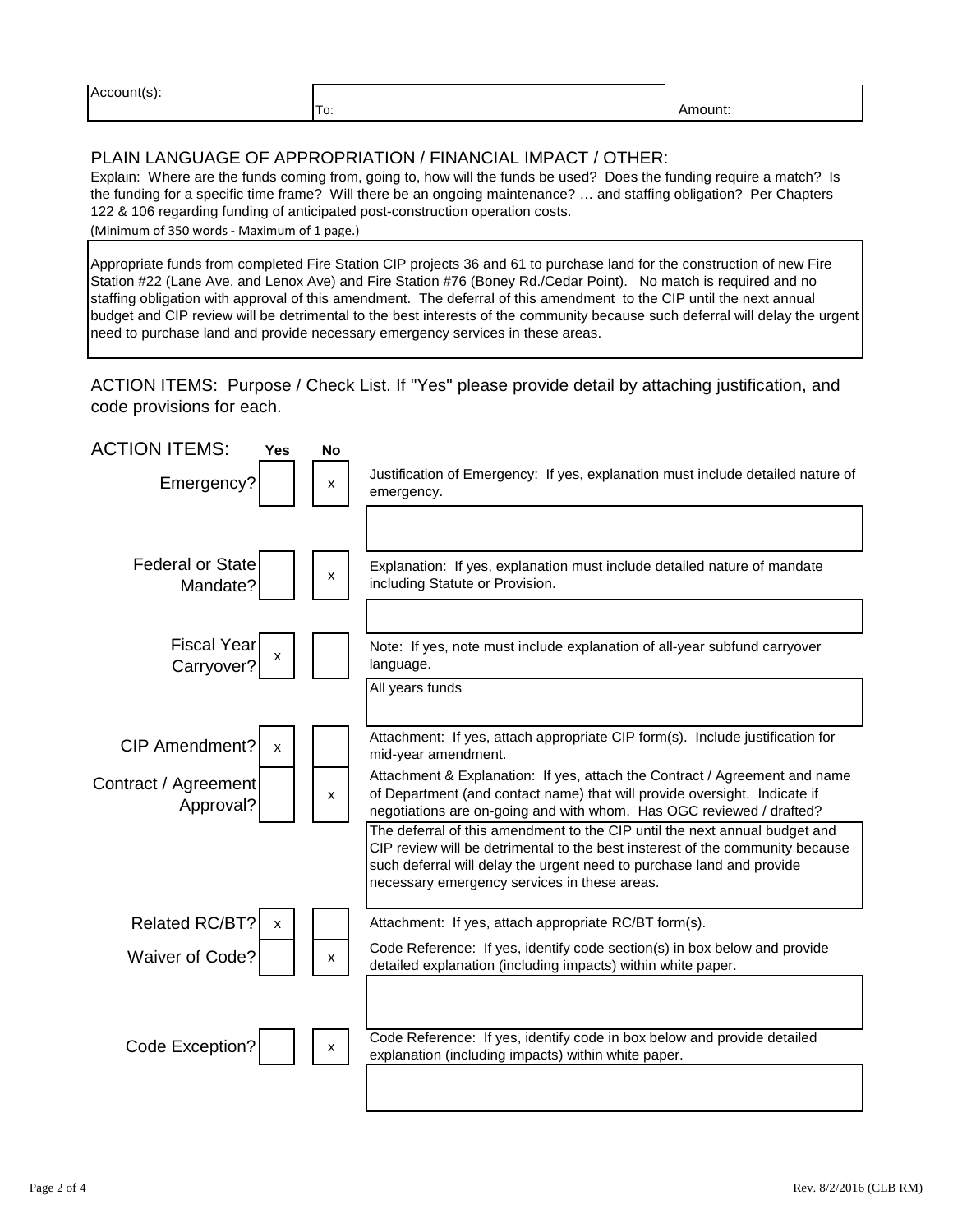**Related Enacted** Ordinances?



Code Reference: If yes, identify related code section(s) and ordinance reference number in the box below and provide detailed explanation and any changes necessary within white paper.

ACTION ITEMS CONTINUED: Purpose / Check List. If "Yes" please provide detail by attaching justification, and code provisions for each.



| Thru:    | Jordan Elsbury, Director of Intergovernmental Affairs, Office of the Mayor |                                   |                          |  |  |
|----------|----------------------------------------------------------------------------|-----------------------------------|--------------------------|--|--|
|          |                                                                            | (Name, Job Title, Department)     |                          |  |  |
|          | Phone:                                                                     | 255-5013                          | E-mail: jelsbury@coj.net |  |  |
| From:    | Keith Powers, Director/Fire Chief                                          |                                   |                          |  |  |
|          | Initiating Department Representative (Name, Job Title, Department)         |                                   |                          |  |  |
|          | Phone:                                                                     | 255-3300                          | E-mail: kpowers@coj.net  |  |  |
| Primary  |                                                                            | Keith Powers, Director/Fire Chief |                          |  |  |
| Contact: |                                                                            | (Name, Job Title, Department)     |                          |  |  |
|          | Phone:                                                                     | 255-3300                          | E-mail: kpowers@coj.net  |  |  |
| CC:      |                                                                            |                                   |                          |  |  |
|          | Phone:                                                                     |                                   | E-mail:                  |  |  |